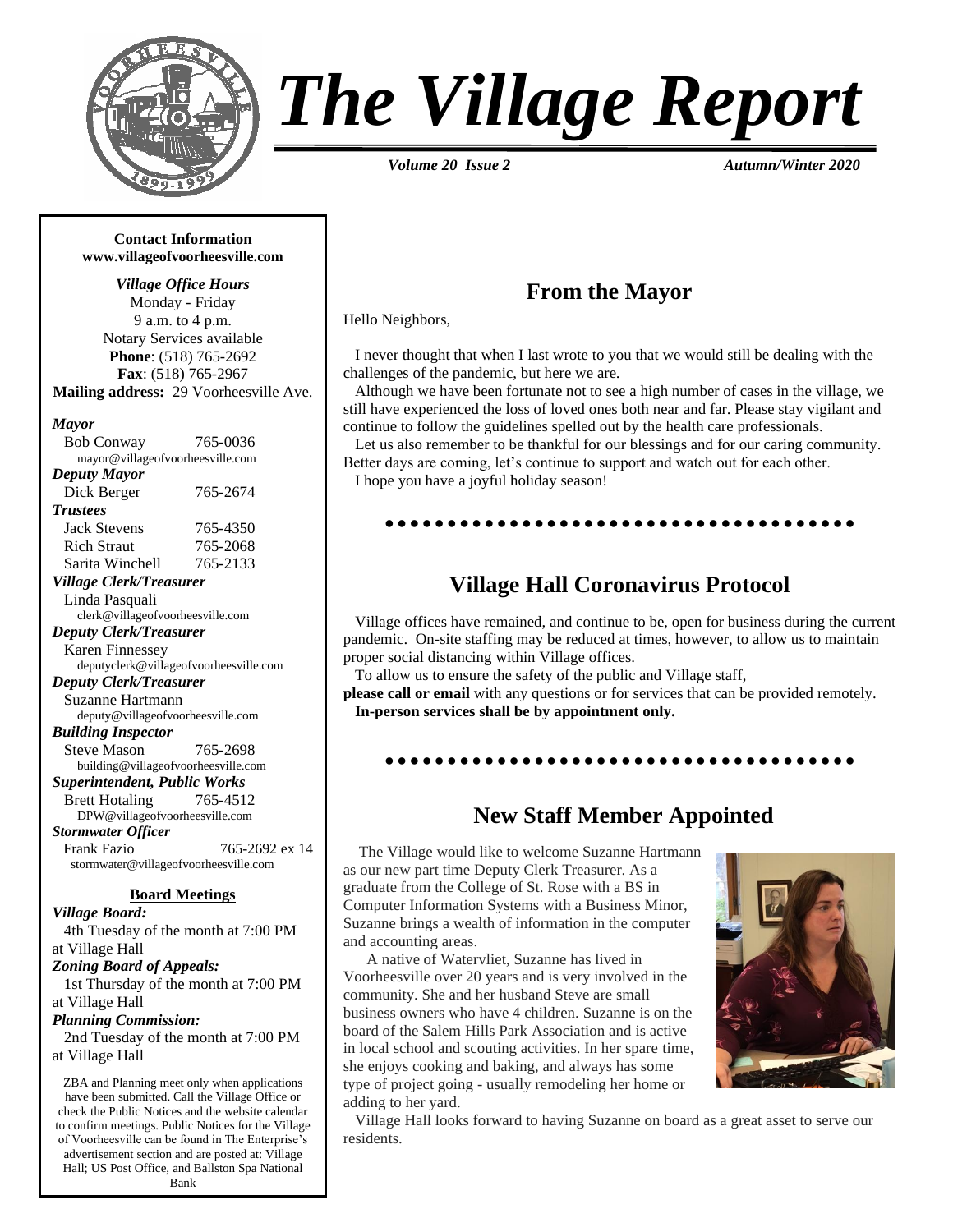## **A Community Choice Aggregation Electricity Purchase Program**

 Last year the Village Board took the initial steps to make available to Village residents the ability to purchase your electricity through the Community Choice Aggregation Program (CCA). The CCA is a bulk electricity buying program intended to buy down the cost of electricity by *combining* the purchase of electricity of residents and businesses across several municipalities in the region. Residents would have the option of purchasing electricity through the CCA or purchasing through another provider of your choice – purchase through the CCA would be voluntary. The intent of the CCA is to offer competitive fixed electricity rates, provide access to renewable electricity, and provide consumer protection against predatory marketers.

 Last winter the CCA administrator – the not-for-profit Municipal Electric and Gas Alliance (MEGA) - conducted a public outreach and education initiative, and then were preparing to solicit bids for purchase of electricity. When COVID-19 struck the bidding was postponed, and in late April MEGA decided to pause the CCA process until the COVID-19 pandemic is alleviated. MEGA continued to provide information to the Village throughout the summer and it was clear that market conditions continued to be unfavorable to progress with the CCA so it remains on pause.

 We are hopeful that conditions will be favorable to restart the CCA process sometime in 2021 and when that time comes, MEGA will provide more information to Village residents.

## 

## **Sidewalks**

*Question*: What was great about 2020? *Answer*: Sidewalks in Voorheesville!

 Two sidewalk projects came to completion in 2020; our Village DPW finished building the sidewalk along School Road from its intersection with Altamont Road to the Library. This was a "self-help" project for which our own Village DPW crews did most of the construction, thereby keeping cost to a minimum. Voorheesville DPW rocks!

 The second project was one that extended sidewalks along Voorheesville Avenue and Altamont Road, and replaced the deteriorated sidewalks with curbed sidewalks along Maple Avenue. You will be pleased to know that 80% of the cost of this project was paid for with a federal grant.

 Making Voorheesville more walkable was one of the highest priorities identified by residents in development of our Comprehensive Plan a couple of years ago. With these two projects complete, we are now setting our sights on identifying the next priorities for sidewalk improvements and seeking grant funding to make them a reality.

## 

## **Sales Tax Revenue Uncertainty**

 The Village's share of County Sales Tax represents the largest revenue source for the Village of Voorheesville Operating Fund. For the fiscal year 2019-2020, total sales tax received was \$1,009,819 or 62.1% of total Operating Fund revenue. The COVID-19 pandemic has made forecasting future sales tax revenue very difficult which translates to the biggest fiscal uncertainty facing Village government.

 For year to year comparison, April 2020-June 2020 quarterly sales tax receipts were down almost \$68,000 from the previous year; and July-September quarterly sales tax receipts were down about \$12,600 from the previous year. With COVID-19 numbers climbing again, we know that there will be economic hardship, and a drop again in sales tax revenue. For the current fiscal year, the Trustees budgeted \$750,000 for sales tax revenue, and offset this decrease in revenue with cutting expenditures, using reserves and freezing salaries. We will be monitoring the situation carefully, but there is no way, at this time, to know how accurate our estimate is for sales tax revenue. Only time will tell.

## **Village Communication: Help Us Help You!**

 Your office staff is collecting phone numbers and emails to help us to serve you more efficiently. By having your current contact information available we can more readily alert you to issues regarding billing or payments, or other specific water & sewer related notifications. Please call or email us with any contact information you are comfortable sharing.

 Just a reminder: opting in for NOTIFY ME enables you to receive text and/or email notifications on Village news and emergencies. NOTIFY ME can be found on the Village website,

#### **[www.villageofvoorheesville.com](http://www.villageofvoorheesville.com/)**

**C**lick on the NOTIFY ME tab and follow the instructions.



 The Village uses Facebook (homepage **The Village of Voorheesville**) to post information of interest to our residents. For those not connected to the internet, an oldfashioned phone call to Village Hall will help you get the information you need.

. . . . . . . . . . . . . . . . . .

# **Online Payment Now Available**

 The Village currently accepts sewer and water bill payments online through our website

#### **villageofvoorheesville.com**

 Click *PAY TAX/WATER/ SEWER* located on the banner in the center of the homepage.



 A third-party charge is added for use of this service: it is now \$1.95 for an ACH/e-check or 2.95% of payment amount for debit or credit cards.